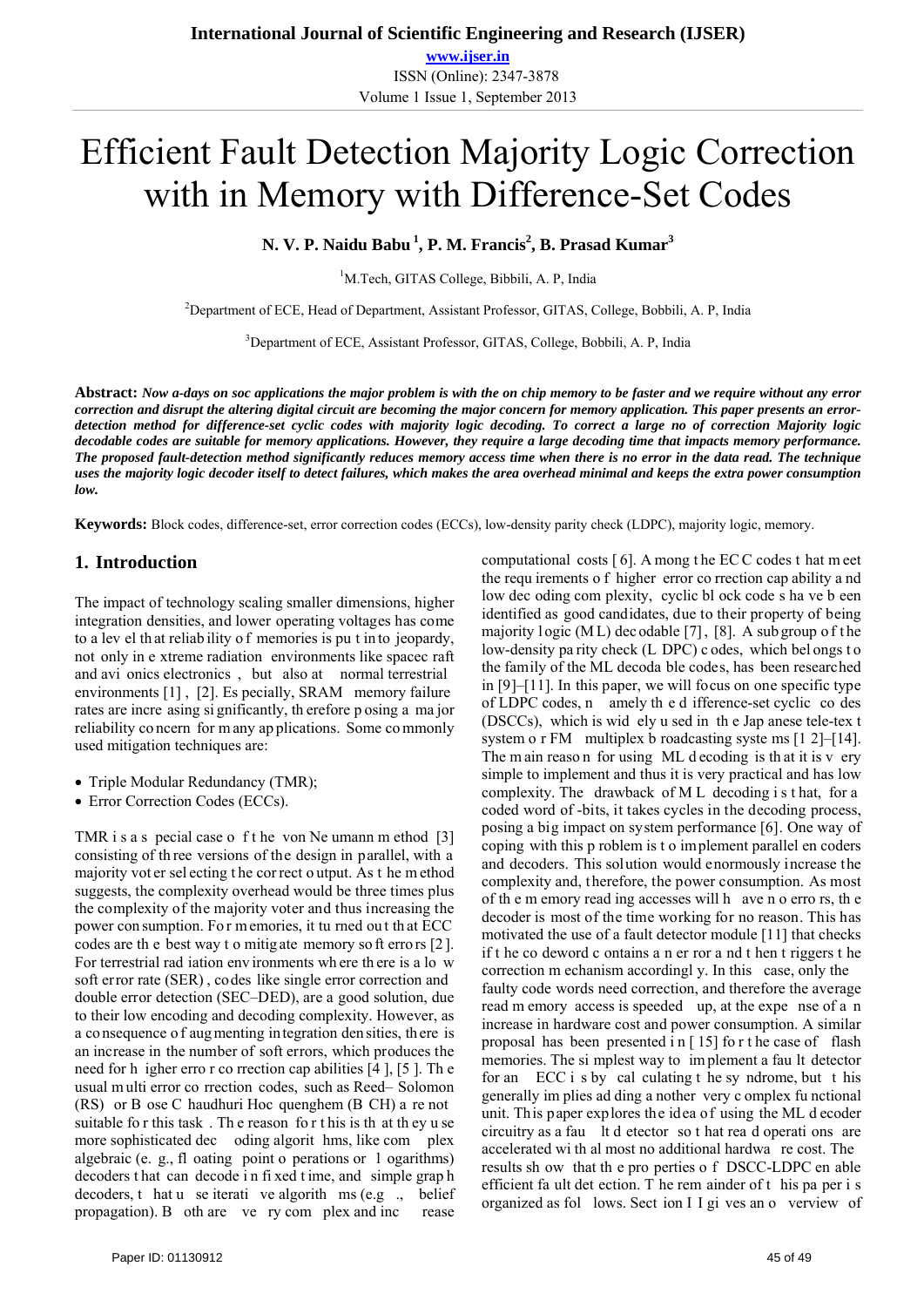**www.ijser.in** ISSN (Online): 2347-3878 Volume 1 Issue 1, September 2013

existing ML decoding so lutions; Section III presen ts the novel M L det ector/decoder (MLDD) using di fference-set cyclic codes; Sect ion I V di scusses th e results ob tained for the diffe rent versio ns in res pect to effective ness, performance, and a rea a nd po wer c onsumption. Fi nally, Section V discusses conclusions and gives an outlook onto future work.



**Figure 1:** Memory system schematic with MLD

## **2. Existent Majority Logic Decoding (MLD) Solutions**

MLD is based on a number of parity check equations which are orthogonal to each othe r, so that, at each iteration, eac h codeword bit only participates in one parity check equation, except the very first bit which contributes to all eq uations. For t his reason , th e m ajority resu lt o f t hese p arity ch eck equations decide t he c orrectness of t he cu rrent bit un der decoding. M LD wa s fi rst m entioned i n [ 7] for t he R eed– Müller codes. Then, it was ex tended and generalized in [8] for al l t ypes of sy stematic l inear block co des t hat can b e totally orthogonalized on each codeword bit.

A generic schematic of a m emory system is depicted in Fig. 1 for th e usage of an ML d ecoder. Initially, the data words are encode d and the n store d in the memory. W hen the memory is read, the co deword is then fed through the ML decoder before sent to the output for further processing. In this decoding pr ocess, the d ata word is corrected from all bit-flips that it might have suffered while being stored in the memory. There are two ways for implementing this type of decoder. T he first one is called the Type-IML decoder, which determines, upo n XOR co mbinations of the syndrome, which bits need to be corrected [6]. T he second one is the Type-II ML decoder that calculates directly out of the cod eword b its th e in formation of correctne ss of the current bit u nder decoding [6]. B oth a re quite si milar but when it comes to implementation, the Type-II uses less area, as it does not calculate the syndrome as an intermediate step. Therefore, this paper focuses only on this one.

## **2.1 Plain ML Decoder**

As described bef ore, t he ML dec oder is a si mple and powerful dec oder, capa ble o f cor recting multiple random bit-flips depending on the number of parity check equations. It consists of four parts: 1) a cyclic shift register; 2) an XOR matrix; 3) a majority gate; and 4) an XOR for correcting the codeword bit u nder decod ing, as illu strated in Fig. 2. Th e input sig nal is in itially sto red in to th e cyclic sh ift reg ister and shifted through all th e taps. The intermediate values in each tap are then used  $\{B_i\}$  to calculate the results of the check sum equations from the XOR matrix. In t he N cycle, the res ult has reache d the final tap, producing the output signal Y (which is the decoded version of input x).As stated before, x input might correspond to wrong data corrupted by a so ft er ror. To handle t his si tuation, t he dec oder would behave as fo llows. After th e in itial step , in wh ich the codeword is lo aded in to t he cyclic sh ift reg ister, the decoding start s by calculati ng t he pa rity check e quations hardwired in the XOR m atrix. The resulting sums  $\{^B_i\}$  are then fo rwarded to th e m ajority g ate for ev aluating its correctness. If the number of 1's re ceived in is greater than the number of 0's that would mean that the current bit under decoding is wrong and a sign al to c orrect it would be triggered. Ot herwise, the b it under dec oding would b e correct and no extra operations would be needed on it.In the next step, t he co ntent of t he re gisters a re rot ated a nd t he above procedure is rep eated until all N codeword bits have been p rocessed. Fi nally, t he pari ty chec k sums sho uld be zero if the c odeword has been correctly decode d. Furt her details on how this algorithm works can be found in [6]. The whole algorithm is depicted in Fig. 3.The previous algorithm needs as m any cycles as the number of bits in th e i nput signal, which is al so the number of t aps of,  $N$ , i n the decoder. Thi s i s a bi g im pact on t he per formance of t he system, depending on the size of the code. For example, for a codeword of 73 bi ts, the decoding would take 73 cy cles, which would be excessive for most applications.

### **2.2 Plain MLD with Syndrome Fault Detector (SFD)**

In order t o i mprove t he decoder pe rformance, al ternative designs m ay be u sed. One p ossibility is to ad d a fault detector by ca lculating t he s yndrome, so t hat o nly faul ty codewords a re dec oded [ 11]. Si nce m ost of t he co dewords will be error-free, no further correction will be needed, and therefore p erformance will not b e affected . Althou gh th e implementation of an SFD reduces the a verage latency of the decoding proces s, it also adds complexity to the design (see Fig. 4). T he SFD is an XOR matrix that calculates the syndrome based on the parity check matrix. Each parity bit results in a syndrome equation. Therefore, the complexity of the syndrome calculator increases with the size of the code. A fau lty co deword is d etected wh en at least o ne of th e syndrome b its is "1". Th is trig gers the MLD to start the decoding, as explained before. O n t he o ther ha nd, i f t he codeword is error-free, it is fo rwarded directly to the output, thus sa ving the correction cycles. In this way, the performance is i mproved in ex change of an add itional module in the m emory sy stem: a matrix of  $XOR$  gates to resolve the parity check matrix, where each check bit results into a synd rome eq uation. This fin ally resu lts in a quit e complex m odule, with a large am ount of a dditional hardware and power consumption in the system.

## **3. Proposed Ml Detector/Decoder**

This section presents a modified version of the ML decoder that improves the designs presented before. Starting from the original desi gn o f t he M L decoder i ntroduced i n [ 8], t he proposed M L det ector/decoder (M LDD) has been implemented using the difference-set cyclic codes (DSCCs)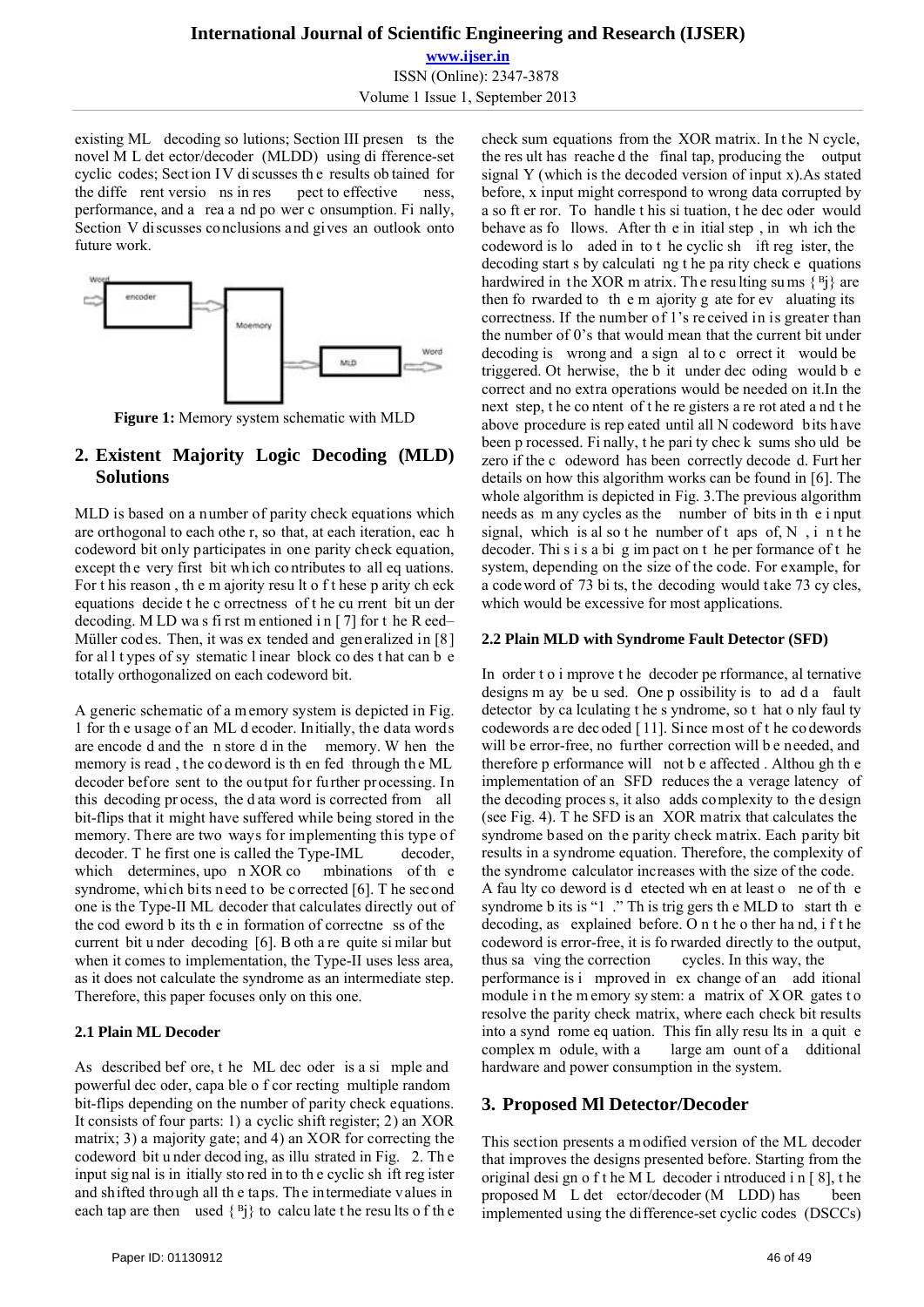**www.ijser.in** ISSN (Online): 2347-3878 Volume 1 Issue 1, September 2013

[16]–[19]. This code is part of the LDPC codes, and, based on their attributes, they have the following properties:

- Ability to correct large number of errors;
- Sparse enc oding, decoding an d c hecking ci rcuits synthesizable into simple hardware;
- Modular enc oder an d dec oder bl ocks t hat al low a n efficient hardware implementation;
- Systematic c ode stru cture fo r clean p artition of information and code bits in the memory



**Figure 2:** Momory system schemties for ML decoder with SFD

An important thing about the DSCC is th at its syste matical distribution al lows t he M L dec oder t o pe rform err or detection in a sim ple way, using parity check sum s (see [6 ] for m ore d etails). H owever, w hen multiple erro rs accumulate in a single wo rd, this mechanism may accumulate in a single wo rd, this misbehave, as explained in the fo llowing. In th e simplest error situ ation, when t here is a bit-fli p in a codeword, the corresponding p arity ch eck sum will b e "1 ," as shown in Fig.  $5(a)$ . Th is figure shows a bit-flip affecting bit 42 of a codeword N= 73 with length and the related check sum that produces a "1." Howe ver, i n the cas e of Fig. 5(b), the codeword is affected by two b it-flips in  $bit 42$  and  $bit 25$ . which participate in the same parity check equation. So, the check sum is zero as t he parity does not change. Finally, in Fig. 5(c), the re are three bit-flips which a gain are detected by the c heck sum (with a " $1$ "). As a co nclusion of these examples, an y num ber o f od d bitflips can be directly detected, producing a "  $1$ " i n the c orresponding  $B_j$ . Th e problem is in those cases with



**Figure 3:** single check equation of a  $N = ML73$  decoder a) one bit flip b) two bit flip c) three bit flip

An ev en numbers o f bit-flips, where t he parity ch eck equation would not detect the error. In this situation, the use of a si mple error detector based on parity check sums does not seem feasible, since it can not h andle "false n egatives" (wrong d ata that is n ot d etected). Howev er, th e altern ative would be to derive all data to the decoding process (i.e., to decode every single word that is rea d in order to c heck its correctness), as explained in previous sections, with a l arge performance over head. Si nce perf ormance is im portant f or most applications, we h ave chosen an intermediate solution, which provides a good reliability with a small delay penalty for scenarios where up to five bit-flips may be expected (the impact o f situ ations with mo re th an fiv e bit-flips will b e analyzed in Section IV-A). This proposal is one of the main contributions of this paper, and it is based on the following hypothesis: Gi ven a word read from a memory protected with DSCC co des, and affected by up to five bit-flips, all errors can be detected in only three decoding cycles. This is a huge improvement over t he simpler case, whe re decoding cycles are needed to gua rantee that errors are detected. The proof of th is h ypothesis is v ery co mplex fro m the mathematical point of view. Therefore, two alternatives have been used in order to prove it, which are given here.

• Through simulation, in which exhaustive experiments have been conducte d, t o effective ly v erify th at th e hypothesis applies (see Section IV).



**Figure 4:** Proposed MLDD schematic 1) control unit 2) tri state buffer

• Through a simplified mathematical proof for the particular case of two bit-flips affecting a single word (see Appendix). For simplicity, and since it is convenient to first describe the chosen design, let us assum e that the hypothesis is true and that only three cycles are needed to detect all errors affecting up to fi ve b its (th is will b e co nfirmed in Sectio n IV). In general, the decoding algorithm is still the same as the one in the plain ML decoder version. The difference is that, instead of decoding all codew ord bi ts by p rocessing t he ML decoding d uring cy cles, t he pr oposed method st ops intermediately in the third cycle, as illustrated in Fig. 6.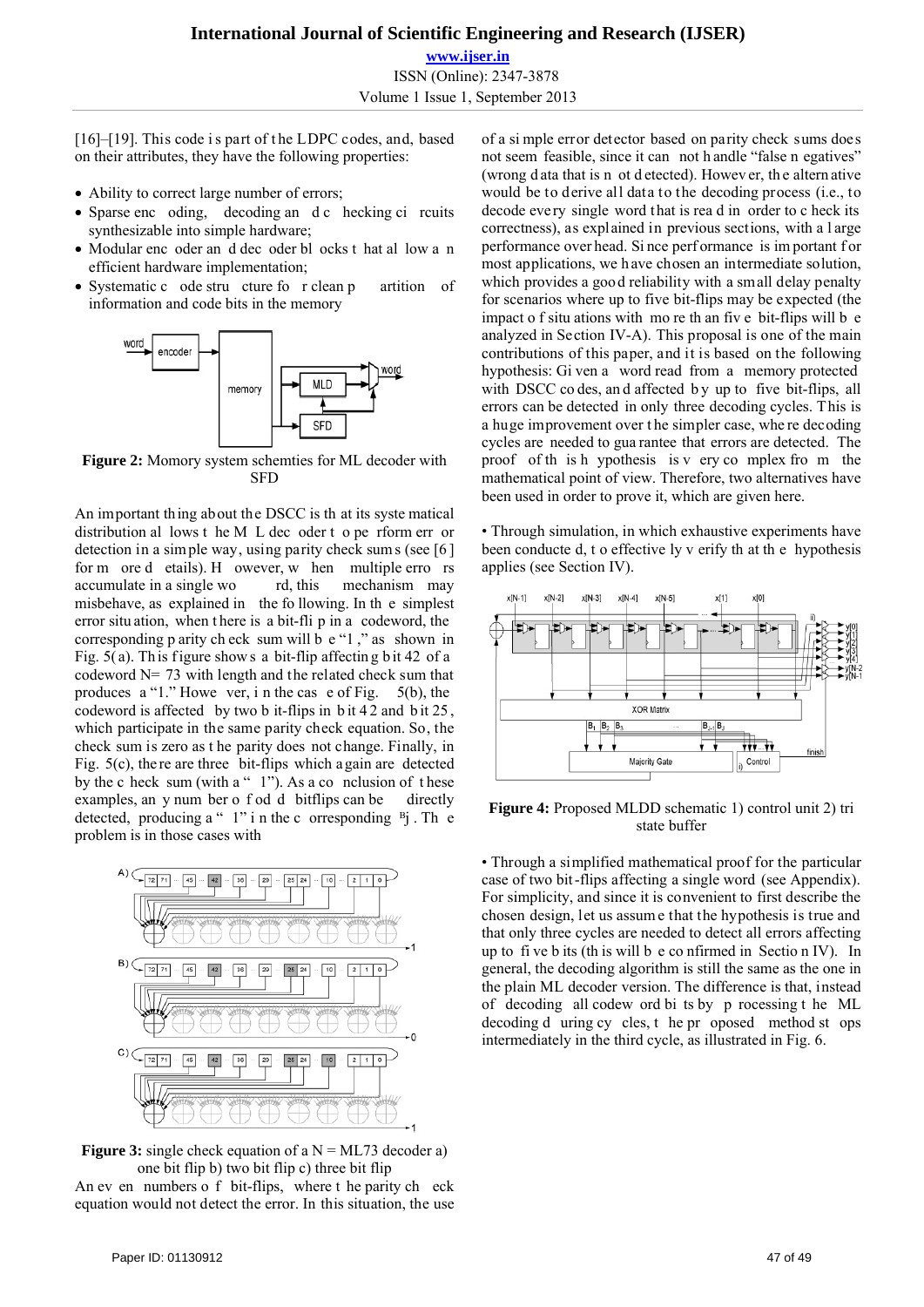#### **International Journal of Scientific Engineering and Research (IJSER)**

**www.ijser.in** ISSN (Online): 2347-3878 Volume 1 Issue 1, September 2013



**Figure 5:** flowchart of MLDD algorithm

tristate buffers. The output tristate buffers are always in high impedance unless the control unit sends the finish signal so that the current values of the shift register are forwarded to the output. The control schematic is illustrated in Fig. 8. The control unit manages the detection process. It uses a counter that counts up to three, wh ich d istinguishes the first three iterations of the ML d ecoding. In these first three iterations, the con trol unit ev aluates th e b y co mbining th em with th e OR1 fun ction. Th is v alue is fed in to a th ree-stage sh ift register, which holds the results of the last three cycles. In the third cycle , the OR 2 gat e evaluates the conte nt of t he detection register. When the result is "0," the FSM sends out the finish signal indicating that the processed word is errorfree. In the other case, if the result is "1," t he ML dec oding process run s u ntil th e e nd. Th is clearly p rovides a performance improvement respect to the traditional method. Most of the words would only take three cycles (five, if we consider the other two for input/output) and only those with errors (which should be a m inority) would need to perform the wh ole d ecoding process. M ore i nformation ab out performance details will b e p rovided in t he n ext sectio ns. The one in Figure 1, add ing the control logic in the MLDD module.



**Figure 6:** the proposed MLDD memory design

#### **4. Results**

The e xperimental res ults to m easure t he effe ctiveness. performance an d area of the proposed tech nique will b e presented.

#### **4.1 Effectiveness**

Here, the hypothesis that any erro r pattern affecting up to five bits in a word can be detected in just three cycles of t he decoding process will b e v erified. Additionally, th e detection of errors affecti ng a larger number of bits is also briefly di scussed. As st ated i n p revious sections, a n odd number of errors will no t pose any problem to a trad itional parity check detecto r, bu t an even nu mber will. Th erefore, this is th e scen ario th at h as b een stud ied. Sev eral word widths ha ve been c onsidered i n order to per form the experiments. The details are shown in T able I, where, for each size , the num ber of data and pa rity bits are stated. Given a size , all co mbinations of two and four bit-flips on a word have be en cal culated, i n order t o study al l of t he possible cases. The num ber of combinations can be see n in Table I f or di fferent val ues of wi th do uble and q uadruple errors.

| <b>Table 1:</b> Data word length |           |                   |  |
|----------------------------------|-----------|-------------------|--|
|                                  | Data bits | Parity bits       |  |
| 73 48                            |           | 35                |  |
| 273 191                          |           | 82                |  |
| 1057833                          |           | $\gamma_{\it 44}$ |  |

As expected, increasing the code leng th im plies an exponential gr owth of the num ber of combinations, and therefore, of th e co mputational ti me. An i mportant final comment is th at the area ov erhead of the MLDD actuall y *decreases* with respect to the plain MLD version . For large values of, both areas are practically the same. The reason for this is th at th e error detector in t he MLDD has been designed to be independent of the size c ode. The opposite situation o ccurs, with th e SFD techn ique, wh ich u ses syndrome calcul ation t o perform error det ection: i ts complexity grows quickly when the code size increases. One of the problems to make the MLDD module independent of